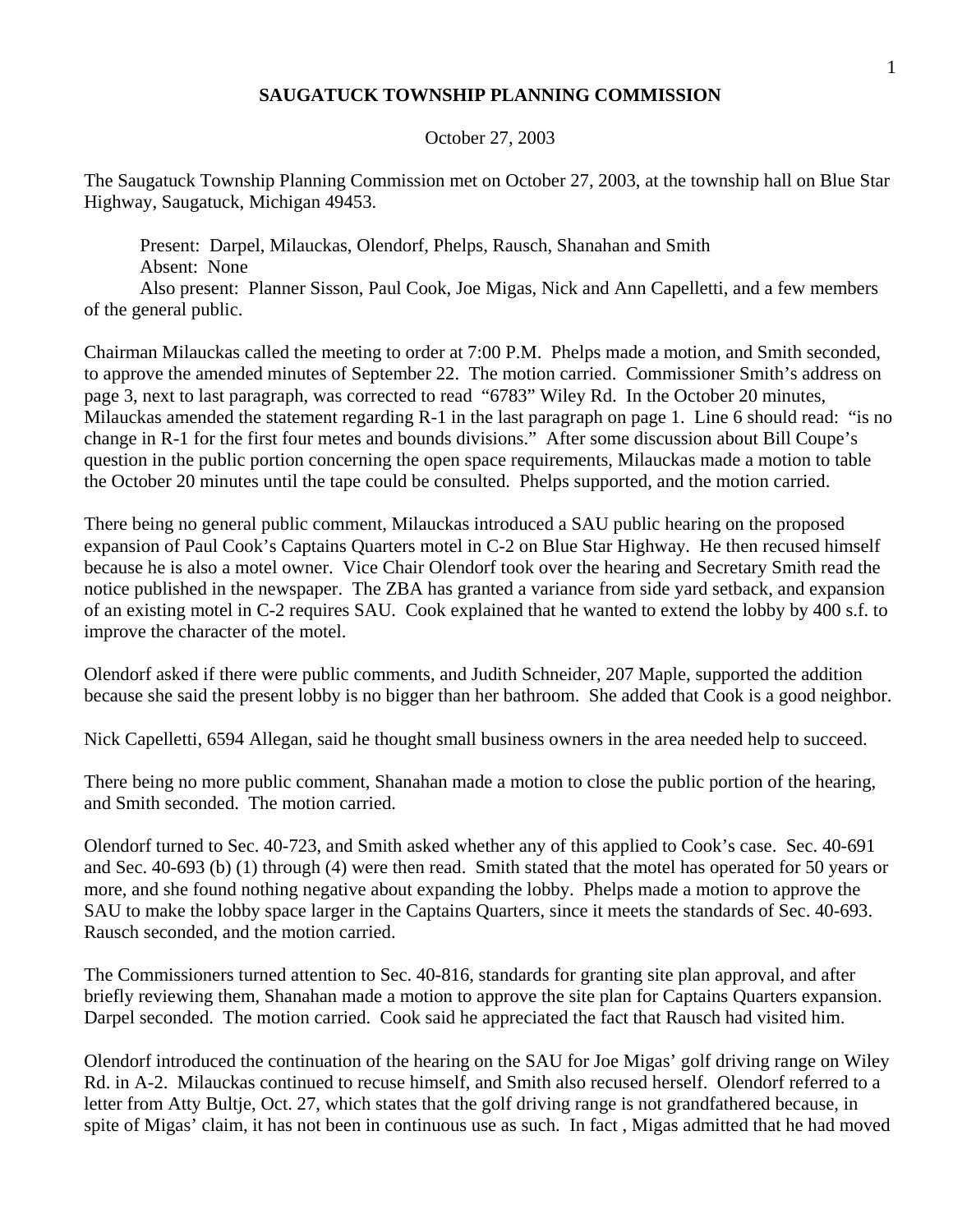it from one part of his property to another. Bultje suggested relying on the SAU standards in Sec. 40-693 (b) to determine whether the golf driving range should be approved.

Olendorf asked for comments from the public, and Frank LeBaron, 310 Blue Star Hwy., owner of the resort next door, stated that he is adamantly opposed to this golf driving range adjacent to his property, because it is surrounded by residential uses, the proposed hours of operation were unlimited, and Migas seemed to be willing to allow as many people to golf as wanted to show up.

Migas challenged the statement that his property is adjacent to LeBaron's, stating that there is a piece in between. Bob Dykstra, 6779 Wiley, asked how big the property in between is, and the answer was "25 feet." Migas said Barker intended to put a road through there.

Judith Schneider said she thought there would be nets or barriers of some kind. She said she'd be more concerned about the major development going on than about this driving range.

Phelps made a motion to close the public portion of the hearing, and Rausch seconded. The motion carried.

In reviewing the SAU standards of Sec. 40-693, Phelps said he did not think this use would change the character of the area (2), but he thought it might be hazardous (3). Rausch said she had a problem with  $(1)$ and (2) because the surrounding area will become residential. Darpel said he agreed with Rausch and he thought there was a financial issue for the neighbor. Shanahan said he had a problem with (1) and (3), although it would be nice to have 18 acres of open space there. He added he hadn't seen anyone golfing there for a long time. Olendorf stated that in the Master Plan that area was considered potential for denser growth, being close to public utilities. He suggested that approval could be made with conditions, though. Sisson stated that although this is an agricultural area where such uses are permitted, the transition to residential might come about because of the real estate market with the result that this use might not last long.

Rausch made a motion to deny the SAU for the golf driving range because it would change the essential character of the area, which will be highly residential, and because it could be hazardous to adjacent property owners. Shanahan seconded, and a roll call vote showed five YES votes. Motion carried. Milauckas and Smith did not vote.

Milauckas resumed the chair and proceeded to the review of the SAU for home occupation in an accessory building for Nick Capelletti, continued from September 22. The issue was left somewhat unfinished. Milauckas referred to a series of letters between Capelletti and Z. A. Ellingsen, and to Secs. 40-642 and 40- 693.

Shanahan made a motion to approve the SAU application, seconded by Smith. Milauckas asked if Capelletti wanted to make any comments, and he said Ellingsen had suggested he come back because the SAU had neither been approved nor denied. Shanahan said he thought the spirit of the ordinance was to make it possible for people to work at home and that Sec. 40-642 (6) described what would make that a nuisance to a neighbor. He thought most comments from neighbors were in support. Further, annual inspections are made by the Z. A. Rausch said she is opposed because Capelletti had just finished a barn, where he's working, and now he wanted to build a second building for sales. Olendorf pointed out that the ordinance is generally aimed at occupations in the home, but when referring to detached areas, the ordinance says "building" not "buildings." He named the directions given the applicant in the discussion at the original hearing. Darpel said he thought there was a difference between home occupations in the rural township and the urban areas near the City. Phelps agreed. Smith thought that when Capelletti built the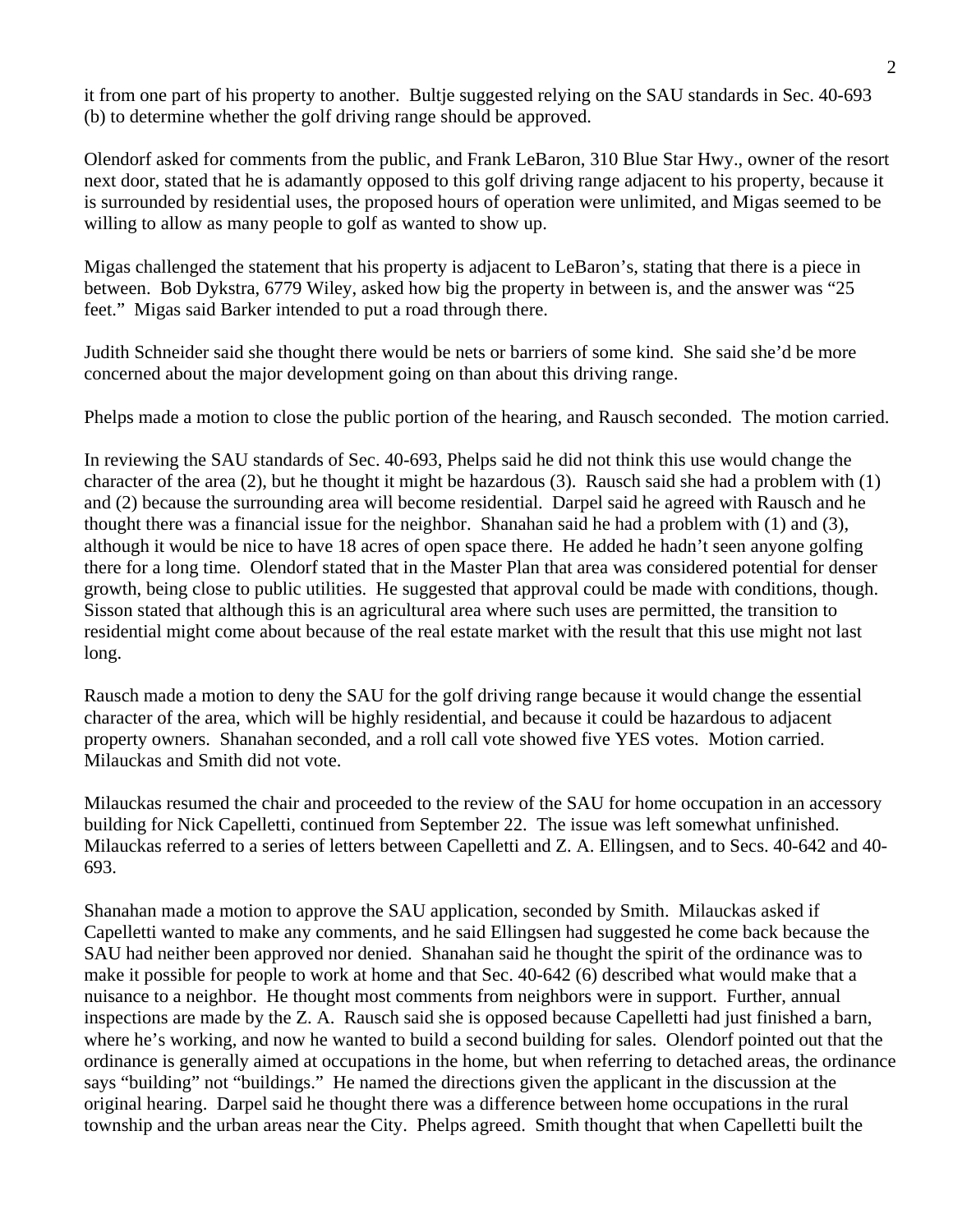barn, he was making furniture for his home. Olendorf said the Commission had suggested the applicant build a display area onto the existing barn.

Milauckas reminded the Commission that when it became clear there were two buildings, the applicant was given the opportunity at the hearing to verbally amend his application to include two buildings and he did so. Milauckas stated he would vote NO again because two buildings are beyond the ordinance.

After all this discussion, the roll call on approval showed Olendorf, Phelps, Milauckas, Rausch and Darpel voting NO; Smith and Shanahan voting YES. The motion to approve failed.

Milauckas made a motion to deny the SAU because it neither complies with (1) and (2) of Sec.40-693 nor with Sec. 40-642 because two accessory buildings are involved. Rausch seconded. Darpel asked if this would deny the application totally and said he would agree to approval with conditions that the business be contained in one building, that the existing driveway be used, and that the sign be placed on the building. Sisson suggested that the applicant may ask the Commission to table his application and return to a later meeting with a revised application. Capelletti said he would revise his request to involve the existing accessory building, where he will both make and sell the furniture. As a result of the discussion and after referring to Capelletti's letter of October 17, Milauckas gave the applicant the opportunity to verbally amend the application and return to one accessory building. Olendorf said he was willing to make the motion allow for addition of a showroom to the existing building. Milauckas withdrew his motion to deny the application, and Rausch withdrew her support.

Milauckas verified that the Commission was now reviewing an amended application for SAU in one existing accessory building, said amendment requested by the applicant, Capelletti, at this meeting. Olendorf made a motion to approve the SAU application for home occupation located in one existing accessory building, with the conditions that they use the existing driveway, that they follow the ordinance for signage on the structure, that they follow normal business hours 9 to 5, Monday through Saturday and noon to 5 on Sunday, and that parking be limited to three cars for business purposes. Darpel supported. The roll call vote showed all YES votes, except for Shanahan, who voted NO. The motion carried.

Schneider insisted on making a comment about how poorly she thought the Capelletti's were treated at these meetings. She further stated that the Commission did not see fit to protect her quality of life from Macatawa Bay Boat Works next door to her, nor from the Christian Reformed Church and its 10 floodlights, both of which affect the neighborhood, but it did want to protect her from this 300 s.f. structure. It was pointed out that she does not live within 300 feet of the church. Capelletti stated that he thought this was all a big misunderstanding. He hoped the P. C. and the Z. A. would consider what could have been done differently.

After a brief break, the meeting reconvened to consider the residential rezoning amendments. First, Milauckas referred to the revised 10-16-03 version of the amendments, and then he directed attention to the correspondence received since the 10-27 hearing. George and Connie Mercer, 2907 Lakeshore Dr., in R-3, stated they were supportive of R-3B, but thought R-1 was too dense for what is currently A-2. They also had a question on the corner set back requirements, stating that if observed, the remaining buildable area would be very small. Sisson said nothing has changed from what was already in R-3: 50' from Lakeshore Dr., 40' from Tranquillity Lane, a minor road, leaving 45' buildable area. Another letter from Jack and Betty Schmidt, 3021 Lakeshore Dr., stated their opposition to the change to R-1. A memo came from R. J. Peterson, which referred to the Comprehensive Plan. Atty Bouwens sent a letter about development planned for parcel 035 owned by Kostyla. Olendorf said he and Darpel examined this latter area.

Referring to the 10-16-03 version of the amendments, Milauckas asked Commissioners to consider the text first, but when Sisson showed what the build out could be on the R-1 and R-3B, compared to A-2, in an